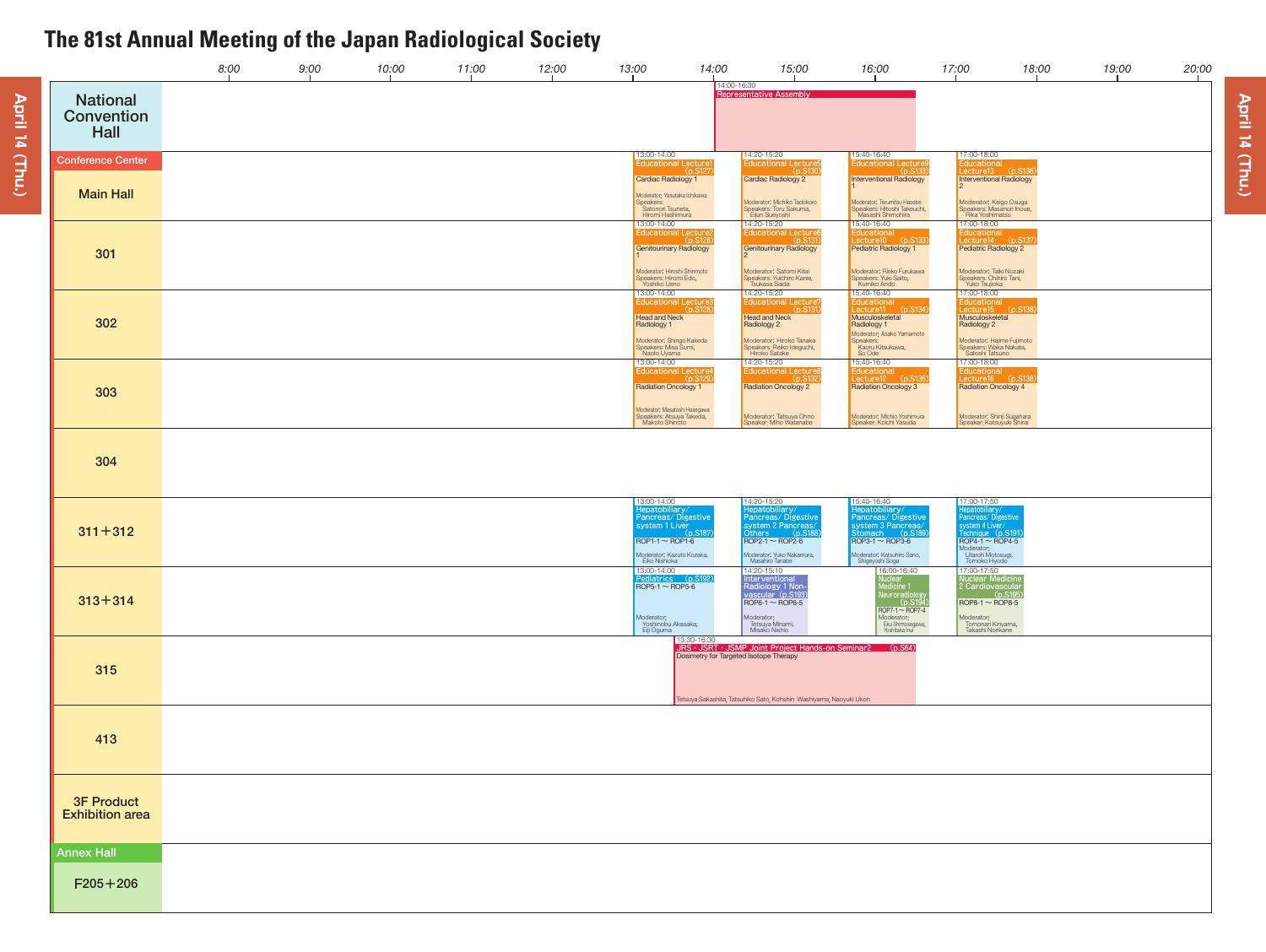|                                              | 8:00                                                                                         | 9:00                                                                                                                                                                        | 10:00                                                                                                                                                                   | 11:00                                                                                                                                                                                                        | 12:00                                                                                                                                                                                        | 13:00 | 14:00                                                                                                                         | 15:00                                                                                                    | 16:00                            | 17:00                                                                                                                                                                                                                                       | 18:00                                                                                                                                                     | 19:00                                                                                                                                                                                                                | 20:00 |
|----------------------------------------------|----------------------------------------------------------------------------------------------|-----------------------------------------------------------------------------------------------------------------------------------------------------------------------------|-------------------------------------------------------------------------------------------------------------------------------------------------------------------------|--------------------------------------------------------------------------------------------------------------------------------------------------------------------------------------------------------------|----------------------------------------------------------------------------------------------------------------------------------------------------------------------------------------------|-------|-------------------------------------------------------------------------------------------------------------------------------|----------------------------------------------------------------------------------------------------------|----------------------------------|---------------------------------------------------------------------------------------------------------------------------------------------------------------------------------------------------------------------------------------------|-----------------------------------------------------------------------------------------------------------------------------------------------------------|----------------------------------------------------------------------------------------------------------------------------------------------------------------------------------------------------------------------|-------|
| <b>National</b><br>Convention<br><b>Hall</b> | 8:00-9:00<br>[MOC Requirements]<br><b>Medical Ethics</b>                                     | Éducational<br><u>_ectu</u> re17      (p.S139)<br>Moderator: Takashi Yoshiura<br>Speaker: Chieko Kurihara                                                                   | 9:30-10:30<br>ecture18 (p.S139<br><b>Infection Control</b><br>Moderator: Koji Sugimoto<br>Speaker: Yasuko Mori                                                          |                                                                                                                                                                                                              |                                                                                                                                                                                              |       | 13:15-14:10<br>Opening Ceremony<br>Keynote Lecture<br>Takamichi Murakami,<br>Junji Shiraishi<br>Teiji Nishio<br>Akio Yamamoto | 14:10-14:30 14:30-15:15<br>Lecture (p.S55<br>Moderator:<br>Takamichi Murakami<br>Speaker:<br>Ai Sugiyama | 15:30-16:00<br>ecture<br>(p.566) | 16:15-18:15<br>The Post-pandemic World - A Key for the paradigm<br>shift<br>Moderator: Masahiro Jinzaki, Kazuo Awai<br>Speakers: Satoshi Kutsuna, Akihiro Machitori,<br>Junji Shiraishi, Yoshihiro Muragaki, Takeaki Mori,<br>Seishi Kumano | (n.558)                                                                                                                                                   |                                                                                                                                                                                                                      |       |
| <b>Conference Center</b><br><b>Main Hall</b> | 8:00-9:00<br>ducational<br>Nuclear Medicine 1<br>Yumiko Kono                                 | $ecture19$ $(p.\overline{S140})$<br>Moderator: Yuka Yamamoto<br>Speakers: Mana Ishibashi,                                                                                   | 9:15-10:15<br>ducational<br>ecture20 (p.S140)<br>Nuclear Medicine 2<br>Moderator: Yuji Nakamoto<br>Speakers; Junichi Tsuchiya,<br>Anri Inaki                            | 10:30-11:30<br>ducational<br>$ecture21$ $(n. S141)$<br>Nuclear Medicine 3<br>Moderator: Tomohiro Kaneta<br>Speakers; Etsuko Imabayashi,<br>Yoshitaka Inui                                                    | 12:00-12:50<br>Luncheon<br>Seminar1<br>The World's First<br>Photon-counting CT<br><b>Redefines Computed</b><br>Tomography<br>Siemens Healthcare<br>K.K.                                      |       | 14:10-14:30<br><b>Honorary Member</b><br><b>Award Ceremony</b><br>Hyo Keun Lim, Carlo Catalano,<br>Jay Paul Heiken            | 15:30-16:00<br>pecial Lecture (p.S66)<br>Moderator:<br>Takamichi Murakami<br>Speaker: Susumu Hara        |                                  | 16:15-17:15<br>:ducational<br>$ecture22$ $(p.\overline{S142})$<br><b>Chest Radiology 1</b><br>Moderator: Takeshi Johkoh<br>Speakers:<br>Nobuyuki Tanaka,<br>Satoshi Kawakami                                                                | 17:30-18:30<br>ducational<br>$Lecture23$ $(n.5143)$<br><b>Chest Radiology 2</b><br>Moderator:<br>Kazuto Ashizawa<br>Speakers; Masuo Ujita,<br>Shuji Sakai | 18:45-19:45<br>:ducational<br>Lecture24 (p.S144)<br><b>Chest Radiology 3</b><br>Moderator:<br>Yuko Nishimoto<br>Speakers:<br>Masaki Matsusako,<br>Hiroyuki Ishikawa                                                  |       |
| 301                                          | 8:00-10:20                                                                                   | JRS Liver Forum1<br>Won Jae Lee, Satoshi Goshima, Jeong Min Lee,<br>Claude B. Sirlin, Bachir Taouli                                                                         | (p.S77)<br>Moderator: Satoshi Goshima, Bachir Taouli<br>Speakers: Mustafa Shadi Rifaat Bashir, Richard L. Ehman,                                                        |                                                                                                                                                                                                              | 12:00-12:50<br>Luncheon<br>Seminar2<br>SYNAPSE SAI Viewer<br>and AI Technology to<br>Support Diagnostic<br><b>Imaging Workflows</b><br>FUJIFILM Medical Co.,                                 |       |                                                                                                                               |                                                                                                          |                                  | 16:15-17:15<br>ymposium4 (p.S90)<br>No Time to Wait! The Advent<br>of the Telemedicine Era<br>Moderator: Yoshitomo Matsuo,<br>Hirotoshi Ito<br>Speakers: Tomohiro Kuroda,<br>Takashi Hasegawa,<br>Takeyuki Kushima                          | 17:45-19:05<br>hternational<br><b>Communication Session2</b><br>Neuroradiology<br>Leonardo Lopes de Macedo                                                | Moderator: Toshinori Hirai, Kumiko Ando<br>Speakers: Seung Chai Jung,<br>Chan Ling Ling, Renata Conforti,                                                                                                            |       |
| 302                                          | 8:00-9:40<br>RSNA/ARRS/ESR                                                                   | nternational Communication<br>Moderator: Nagara Tamaki, Shinji Naganawa<br>Speakers: Satoshi Minoshima,<br>Umar Mahmood, George Shih,<br>Manjiri K. Dighe, Regina Beets-Tan | (p.S70                                                                                                                                                                  | 10:10-11:20<br>symposium2<br>(p.S87)<br>Recent Issues in Imaging of<br><b>Uterine Diseases</b><br>Moderator: Aki Kido,<br>Yumiko Tanaka(Oishi)<br>Speakers: Gigin Lin,<br>Takahiro Tsuboyama,<br>Yuki Himoto | 12:00-12:50<br>Luncheon<br>Seminar3<br>New Possibilities<br>with Philips CT/MR<br><b>Innovative Solutions</b><br>Philips Japan, Ltd.                                                         |       |                                                                                                                               |                                                                                                          |                                  | 16:15-17:55<br>The New Era for Theranostics of the<br>Neuroendocrine Tumor has Opened in<br>Japan!<br>Moderator: Seigo Kinuya, Yuji Nakamoto<br>Speakers: Damian Wild, Shoko Takano,<br>Shintaro Ichikawa, Masafumi Ikeda,<br>Atsushi Kudo  | (p.S92)                                                                                                                                                   | 18:25-19:25<br>nternationa<br>Communication<br>ession4                                                                                                                                                               |       |
| 303                                          | 8:00-9:00<br>Takeshi Nakaura<br>Speakers: Shuai Leng,<br>Yasuhiro Imai,<br>Katsuyuki Taguchi | /mposium1 (p.S86<br>Paradigm Shift Caused<br>by Photon Counting CT<br>Moderator: Atsushi Kono,                                                                              | 9:30-11:30<br>Current Topics of Head and Neck Cancer<br>Moderator: Norimitsu Tanaka, Yasuo Ejima<br>Speakers: Akira Baba, Hirotaka Shinomiya,                           | (p. S88)<br>Daisuke Yoshida, Keiji Nihei, Hisataka Kobayashi                                                                                                                                                 | 12:00-12:50<br>Luncheon<br>Seminar4<br>Cutting Edge of<br>Abdominal CT<br>Fuji Pharma Co.,Ltd.                                                                                               |       |                                                                                                                               |                                                                                                          |                                  | 16:15-17:55<br>The Future of Oncologic Intervention<br>Moderator: Koichiro Yamakado, Takao Hiraki<br>Speakers: Hideyuki Nishiofuku,<br>Rika Yoshimatsu, Takaaki Hasegawa,<br>Yasunori Arai, Marcus Katoh                                    | (p.S94)                                                                                                                                                   | 18:25-19:25<br>ymposium7 (p.S96)<br>Radiotherapy for Fatal<br>Ventricular Arrhythmia<br>Moderator: Etsuo Kunieda,<br>Koichiro Yoshioka<br>Speakers: Kazutaka Aonuma,<br>Etsuo Kunieda, Mari Amino,<br>Shigeto Kabuki |       |
| 304                                          |                                                                                              |                                                                                                                                                                             |                                                                                                                                                                         |                                                                                                                                                                                                              | 12:00-12:50<br>Luncheon<br>Seminar5<br>CT Imaging and<br>Diagnostic in the<br>Cardiovascular,<br><b>Evolution and Possibilities</b><br><b>FUJIFILM Healthcare</b><br>Corporation             |       |                                                                                                                               |                                                                                                          |                                  |                                                                                                                                                                                                                                             | 18:25-19:25                                                                                                                                               | ion4 (p.S75)<br>TRS-JRS Joint Symposium: Musculoskeletal Imaging and Intervation<br>Moderator: Masataka Uetani, Hajime Fujimoto<br>Speakers: Asako Yamamoto, Hung-Ta Hondar Wu, Yi-Chih Hsu                          |       |
| $311 + 312$                                  |                                                                                              | 8:20-9:20<br>lead and Neck<br>$ROP9-1 \sim ROP9-6$<br>Moderator: Hiroya Ojiri,<br>Takahiro Otani                                                                            | 9:40-10:30<br>Cardiovascular .<br><b>Cardiac Function</b><br>$ROP10-1 \sim ROP10-5$<br>Moderator:<br>Daisuke Utsunomiya,<br>Noriko Oyama-Manabe                         | 10:40-11:30<br>Cardiovascular<br>? Pulmonary and<br><b>Peripheral Arter</b><br>$ROP11-1 \sim ROP11-5$<br>Moderator:<br>Keiko Koyama,<br>Shigeo Okuda                                                         | 12:00-12:50<br>Luncheon<br>Seminar <sub>6</sub><br><b>Changes in Daily</b><br><b>Practice and</b><br><b>Financial Aspects</b><br>after the Installation<br>of Radixact<br>Accuray Japan K.K. |       |                                                                                                                               |                                                                                                          |                                  | 16:15-17:05<br>Cardiovascular<br>3 Aorta and<br>Others (p.S2<br>ROP12-1 $\sim$ ROP12-5<br>Moderator:<br>Yoko Saito,<br>Yuzo Yamasaki                                                                                                        | 17:15-18:15<br>ardiovascular<br>4 Myocardial<br>Perfusion (p.S2<br>ROP13-1 $\sim$ ROP13-6<br>Moderator:<br>Kakuya Kitagawa,<br>Teruhito Kido              |                                                                                                                                                                                                                      |       |
| $313 + 314$                                  |                                                                                              | 8:20-9:40<br>Obstetrics/ Gynecology<br>$ROP14-1 \sim ROP14-8$<br>Moderator: Junko Takahama,                                                                                 | 9:50-10:30<br>Interventional<br>Radiology 2 Vascula<br>(Liver) (p.S207)<br>$ROP15-1 \sim ROP15-4$<br>Moderator:<br>Toshihiro Tanaka,                                    | 10:40-11:30<br>Interventional<br>Radiology 3<br>Vascular (Others<br>(n.S20)<br>$ROP16-1 \sim ROP16-5$<br>Moderator:<br>Takuji Yamagami,                                                                      | 12:00-12:50<br>Luncheon<br>Seminar7<br>New Value that "One<br>Fujifilm" Brings to the<br><b>Clinical Workflow</b><br><b>FUJIFILM Medical</b>                                                 |       |                                                                                                                               |                                                                                                          |                                  | 16:15-16:55<br><b>Basic Science</b><br>(p.S20<br>$ROP17-1 \sim$<br><b>ROP17-4</b><br>Moderator:<br>Hiromitsu Onishi,                                                                                                                        | 17:10-18:10<br><b>Musculoskeletal</b><br>$ROP18-1 \sim ROP18-6$<br>Moderator:<br>Tsutomu Inaoka,                                                          |                                                                                                                                                                                                                      |       |
| 315                                          |                                                                                              | Satomi Kitai<br>8:30-11:30<br>General Manager: Kohsuke Kudo                                                                                                                 | Mika Kamiya<br>Postmortem Image Interpretation Workshop<br>Instructor, Coordinator: Hideki Hyodoh<br>Taisuke Harada, Naoya Takahashi, Yohsuke Makino, Tomonori Murakami | Miyuki Maruno<br>JRS · JSRT · JSMP Joint Project Hands-on Seminar1 (p.S64)                                                                                                                                   | Solutions Corporation<br>12:00-12:50<br>Luncheon<br>Seminar <sub>8</sub><br><b>Expectations for</b><br>New Radionuclide<br>Therapies<br>PDRadiopharma Inc.                                   |       |                                                                                                                               |                                                                                                          | 15:30-18:30                      | Yoshitake Yamada<br>Dosimetry for Targeted Isotope Therapy<br>Tetsuya Sakashita, Tatsuhiko Sato, Kohshin Washiyama, Naoyuki Ukon                                                                                                            | Kaoru Kitsukawa<br>JRS · JSRT · JSMP Joint Project Hands-on Seminar2 (p.S64)                                                                              |                                                                                                                                                                                                                      |       |
| 413                                          |                                                                                              |                                                                                                                                                                             |                                                                                                                                                                         |                                                                                                                                                                                                              | 12:00-12:50<br>Luncheon<br>Seminar9<br>The Effectiveness of<br><b>MRIdian Linac</b><br><b>ITOCHU Corporation</b>                                                                             |       |                                                                                                                               |                                                                                                          |                                  |                                                                                                                                                                                                                                             |                                                                                                                                                           |                                                                                                                                                                                                                      |       |
| <b>3F Product</b><br><b>Exhibition area</b>  |                                                                                              |                                                                                                                                                                             |                                                                                                                                                                         |                                                                                                                                                                                                              |                                                                                                                                                                                              |       |                                                                                                                               |                                                                                                          |                                  |                                                                                                                                                                                                                                             |                                                                                                                                                           |                                                                                                                                                                                                                      |       |
| <b>Annex Hall</b><br>$F205 + 206$            |                                                                                              |                                                                                                                                                                             |                                                                                                                                                                         |                                                                                                                                                                                                              | 12:00-12:50<br>uncheon Seminar10<br>The Expanding<br>Potential of Canon<br><b>MRI</b><br>CANON MEDICAL<br>SYSTEMS<br>CORPORATION                                                             |       |                                                                                                                               |                                                                                                          |                                  |                                                                                                                                                                                                                                             |                                                                                                                                                           |                                                                                                                                                                                                                      |       |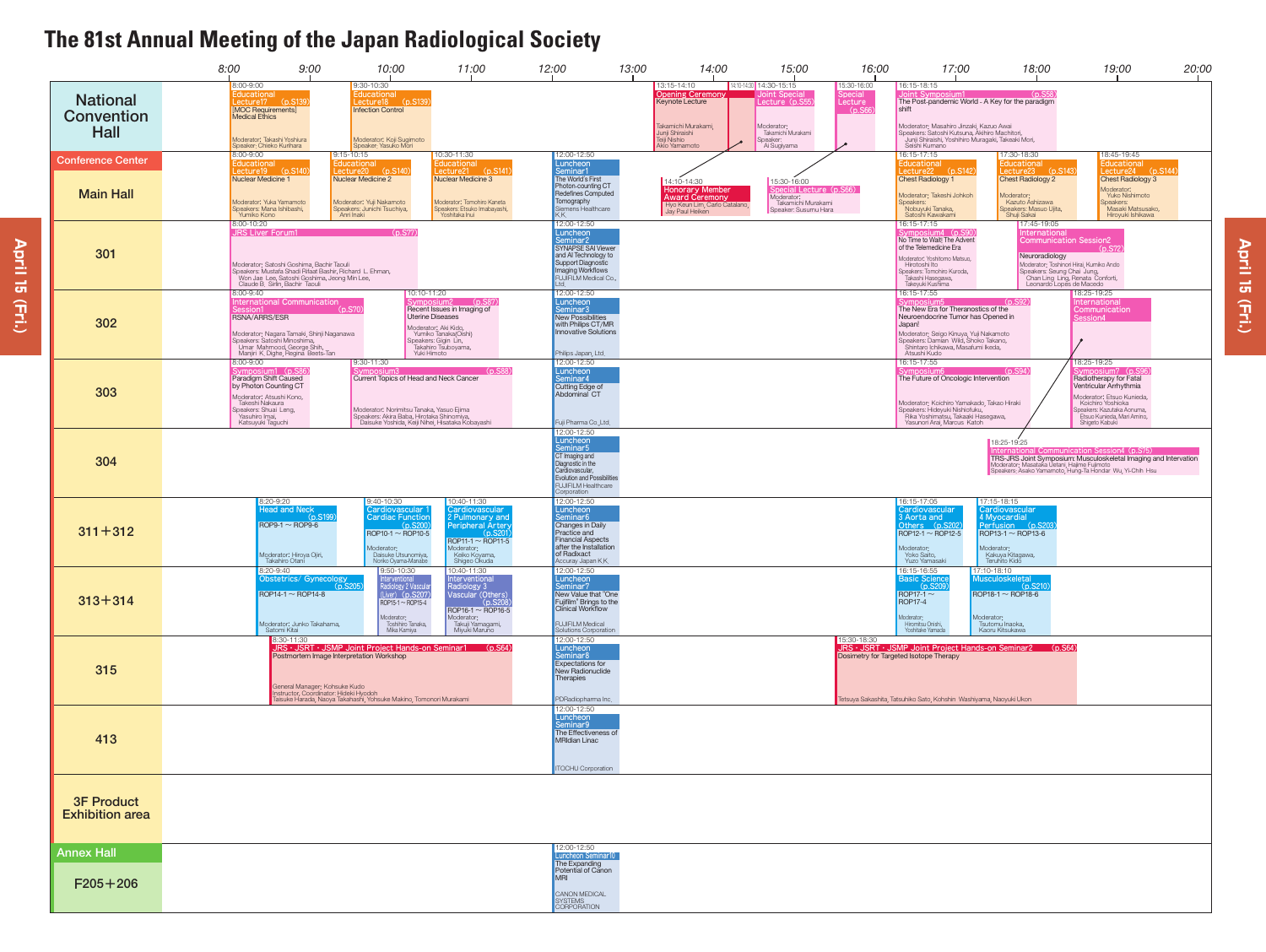**April 16 (Sat.)**

 $\vec{a}$ 

(Sat.)

**April** 



**April April 16 (Sat.)**ಹ (Sat.)